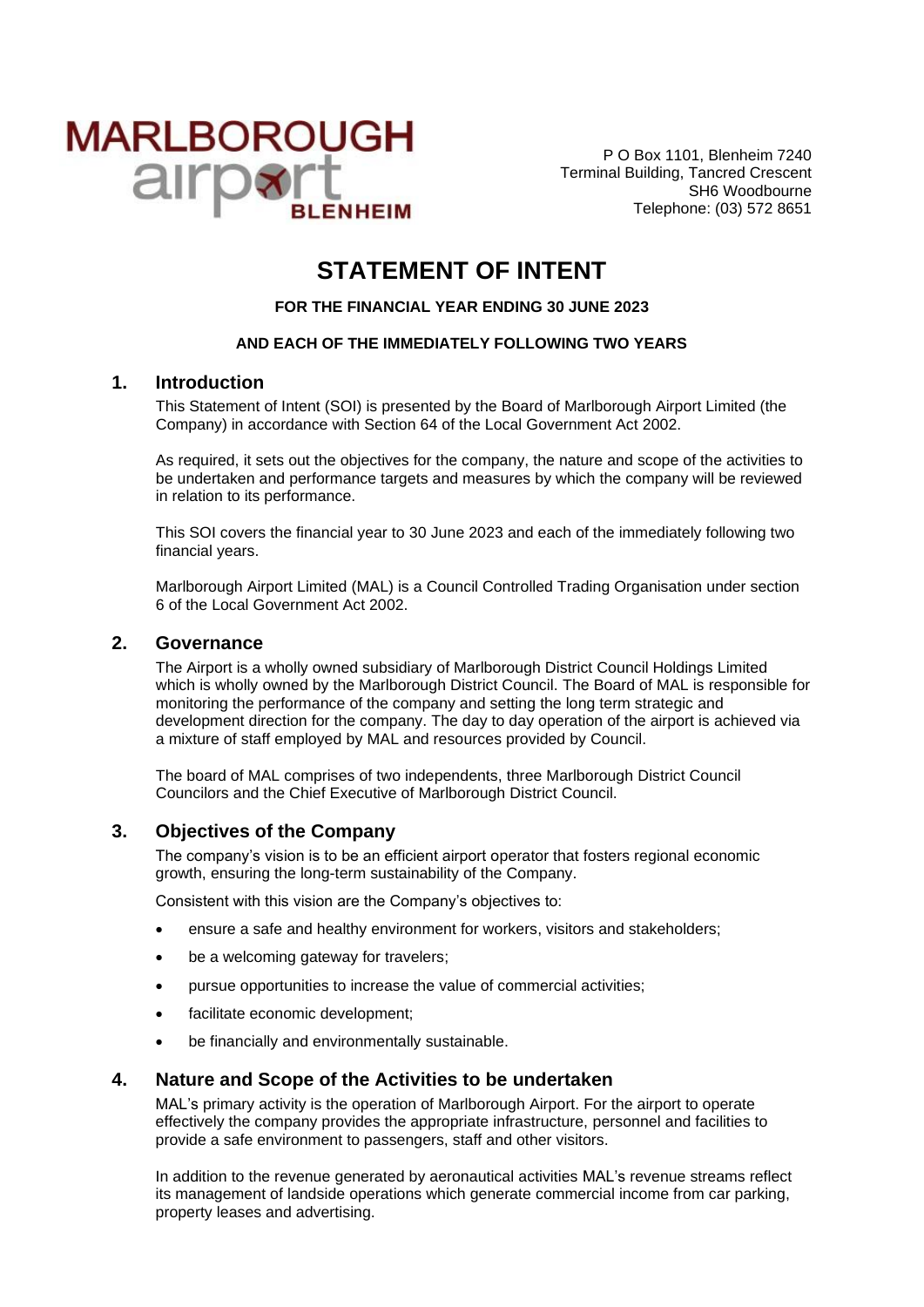MAL also liaises with the Marlborough District Council, customers, operators and stakeholders to identify and invest in economic and regional development opportunities relating to the airport. The revenue streams earned by the Company reflect the scope of airport activities. The 2022 budgeted revenue splits are illustrated in the diagram below.



MAL has a licence to operate an airfield owned by the New Zealand Defence Force. This brings with it unique operational and financial challenges when compared to other airports, which tend to operate under an ownership model. Due to the regulated nature of aeronautical charges this constrains the airport's ability to operate at the requisite levels of financial sustainability in some years. MAL also leases land from Kurahaupo 2018 LP. This land is located next to the current car park and will be used to expand car parking and for other future commercial interests.

MAL is a lifeline utility under the Civil Defence Emergency Management Act 2002 and must comply with the requirements of a lifeline utility.

### **5. Performance Targets**

The Company has developed objectives to improve business performance and encourage growth. These targets are underpinned by a series of activities and performance targets.

**COVID-19**: Timing of recovery from the impacts of the COVID-19 pandemic remains uncertain and passenger levels for the next 12 months are expected to be below pre-COVID-19 levels for the following reasons:

- Potential further outbreaks and changes in Government regulation (e.g., alert levels).
- Lack of international connectivity, up to 25% of pre-COVID passengers connected to overseas flights.
- A lower level of business travel as more organisations encourage video conferencing.
- The negative economic consequences of COVID-19 on consumer confidence and spending.
- Consumer concerns over the safety and environmental acceptability of air travel.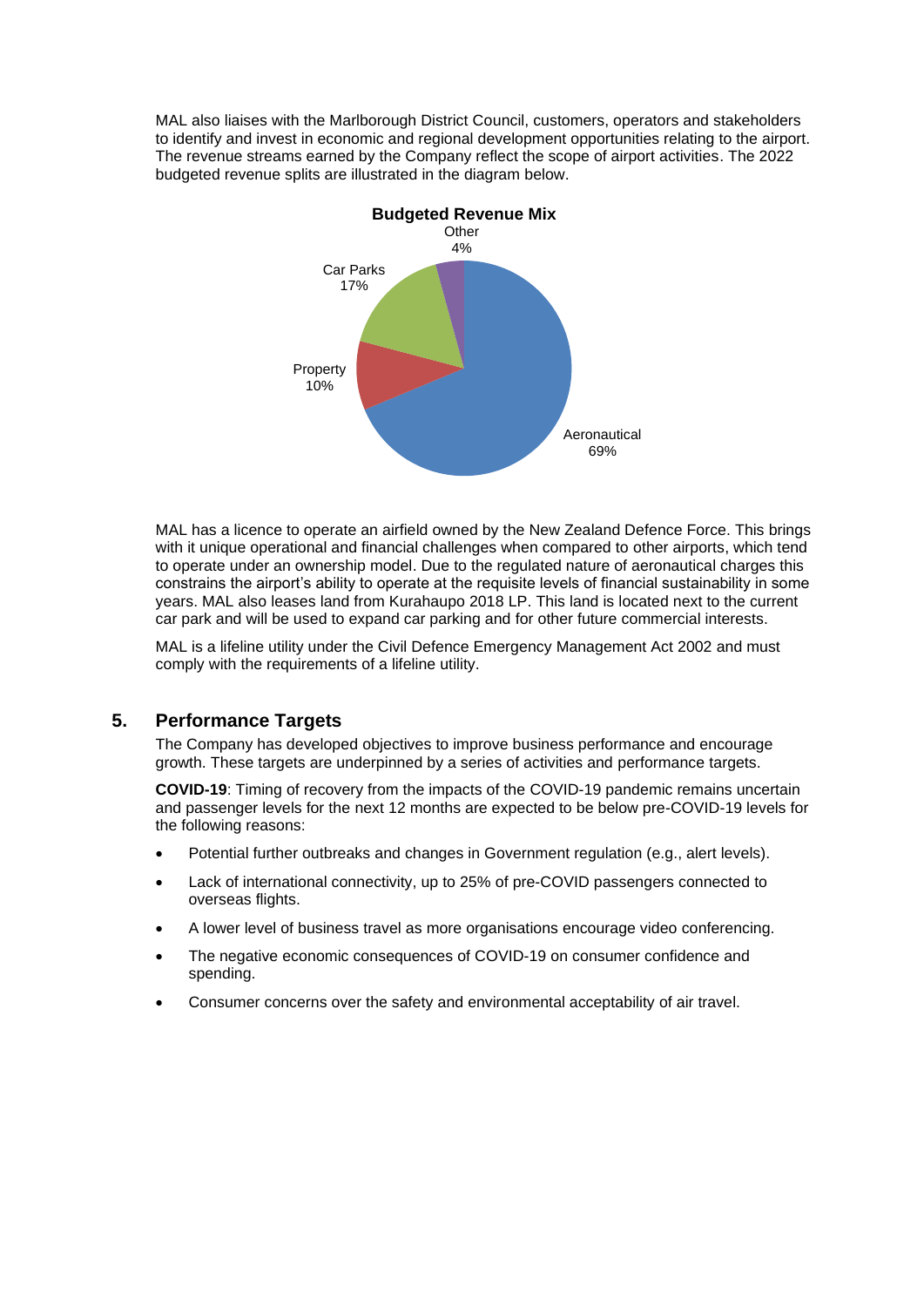

The Graph below shows historical passenger activity over the past five years as well as projected activity out to 2024.

Passenger numbers are the key driver of MAL's financial performance, and these projections are reflected in the performance measures tabled below.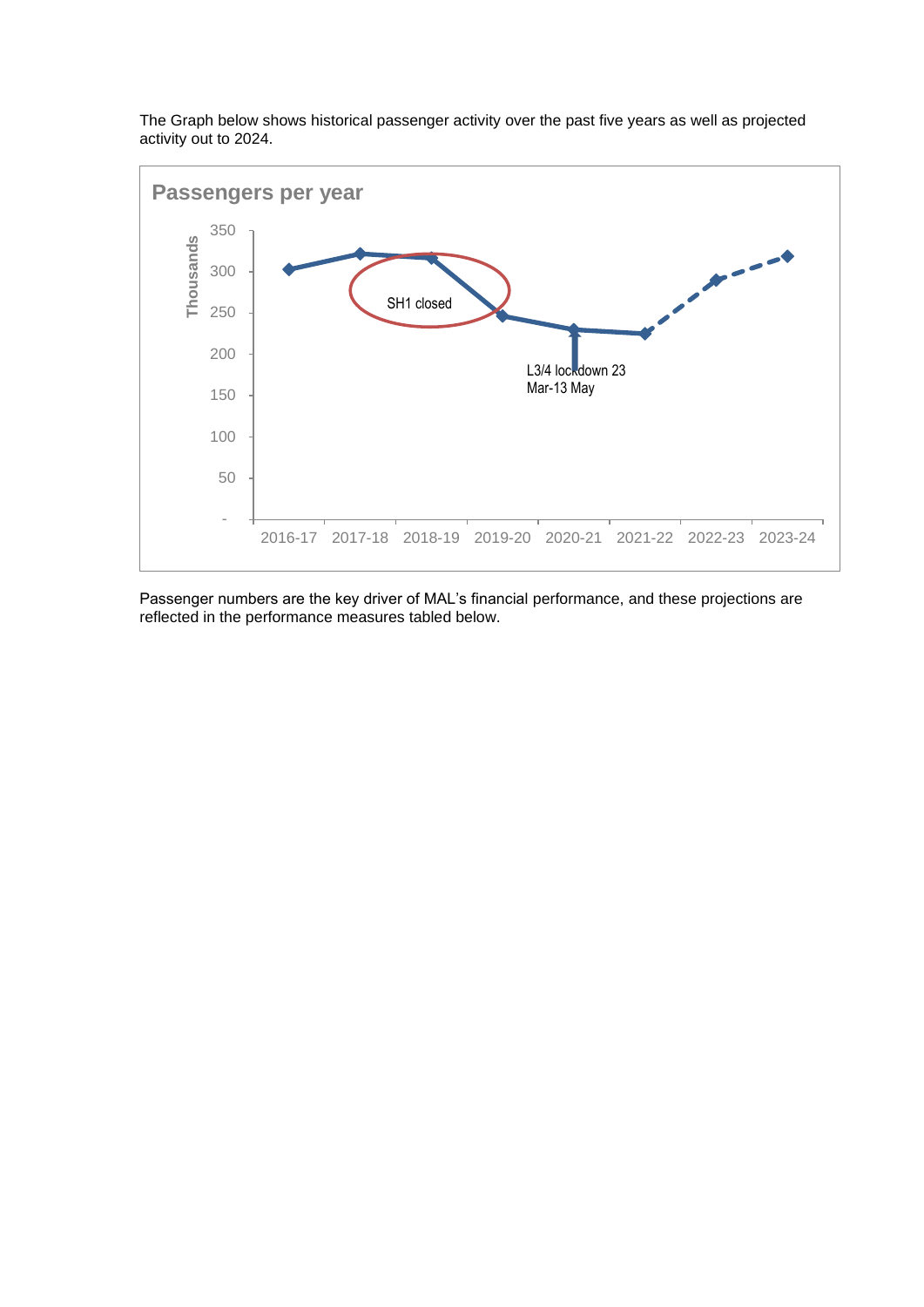| <b>MAL Performance Targets and Measures 2022-23</b>                                          |                                                                                                                                                          |  |  |  |
|----------------------------------------------------------------------------------------------|----------------------------------------------------------------------------------------------------------------------------------------------------------|--|--|--|
| <b>Activity/KPI</b>                                                                          | 2023 Target                                                                                                                                              |  |  |  |
|                                                                                              |                                                                                                                                                          |  |  |  |
| Passenger numbers.                                                                           | 285,000 passengers.                                                                                                                                      |  |  |  |
| Identify hazards and control or<br>eliminate health & safety risks.                          | No issues identified under the<br>Health & Safety at Work Act<br>(2015) and the NZCAA Part 139<br>Certificate rules & regulations.                       |  |  |  |
| Lost time injuries.                                                                          | Nil.                                                                                                                                                     |  |  |  |
| Living wage accreditation.                                                                   | Achieved.                                                                                                                                                |  |  |  |
|                                                                                              |                                                                                                                                                          |  |  |  |
|                                                                                              |                                                                                                                                                          |  |  |  |
| Capital Expenditure.                                                                         | Complete programmed capital<br>expenditure within budget.                                                                                                |  |  |  |
| Improve access to the front of<br>the terminal.                                              | Entrance upgrade completed.                                                                                                                              |  |  |  |
|                                                                                              |                                                                                                                                                          |  |  |  |
|                                                                                              |                                                                                                                                                          |  |  |  |
| Achieve profit targets as set out<br>in the budget.                                          | NPAT <sup>2</sup><br>< \$393,000 (deficit)<br>EBITDAF <sup>3</sup><br>$>$ \$620,000                                                                      |  |  |  |
| Maintain a sustainable financial<br>position as set out in the<br>budget.                    | <b>Cash flow from operations</b><br>>\$1.25 million (surplus).<br><b>SH funds/Total assets</b><br>$>17.3\%$ <sup>4</sup><br>Peak debt<br><\$5.5 million. |  |  |  |
|                                                                                              |                                                                                                                                                          |  |  |  |
|                                                                                              |                                                                                                                                                          |  |  |  |
| Safety management system.                                                                    | Risk Rating <7 (maximum of 25)                                                                                                                           |  |  |  |
| Independent (annual) internal audit and<br>Civil Aviation Authority (CAA) external<br>audit. | Respond to any finding(s) within four<br>weeks.                                                                                                          |  |  |  |
|                                                                                              |                                                                                                                                                          |  |  |  |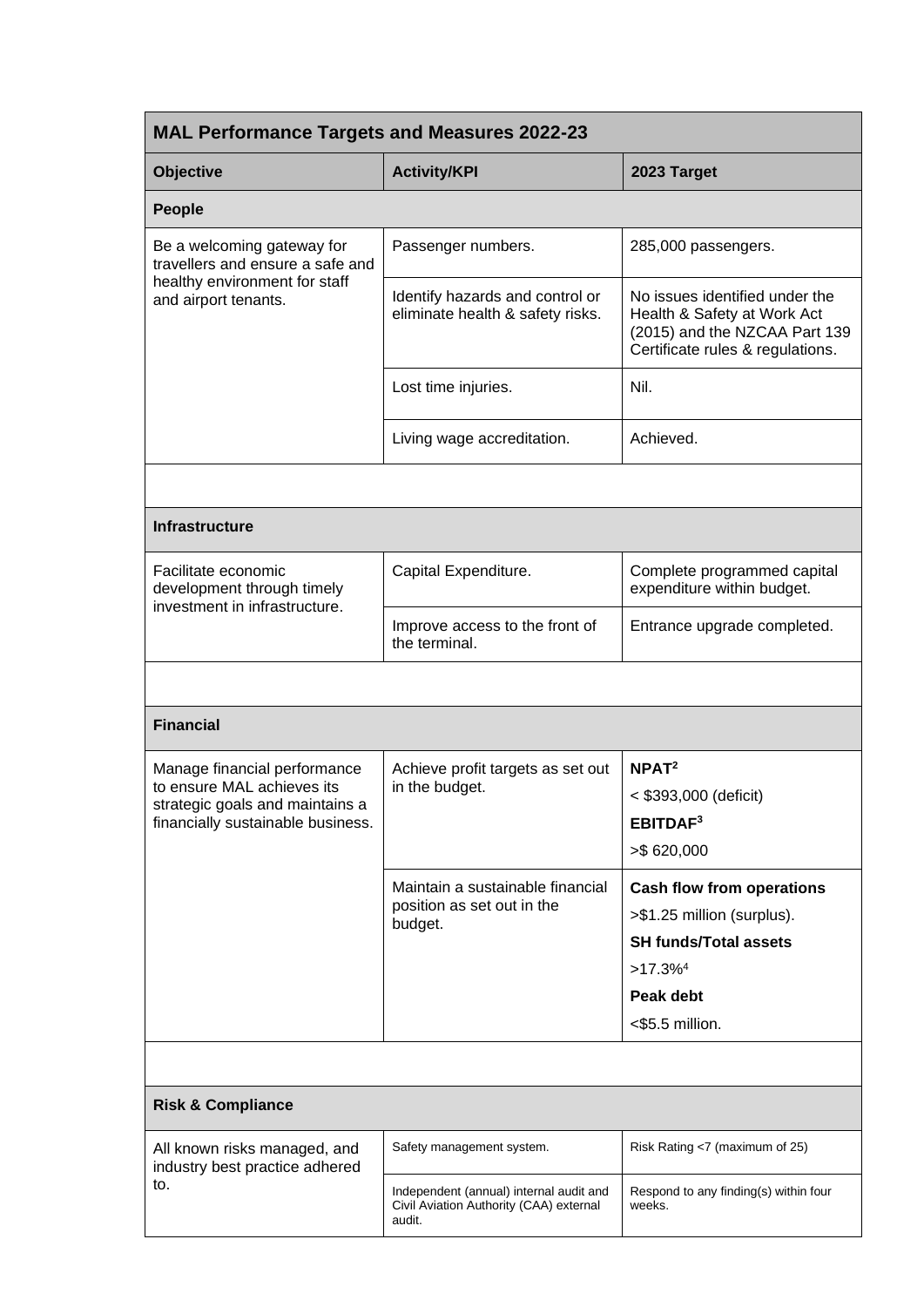| <b>MAL Performance Targets and Measures 2022-23</b>                                                                                                                                                                         |                                                                                                                   |                                                                                                                                                      |  |  |  |
|-----------------------------------------------------------------------------------------------------------------------------------------------------------------------------------------------------------------------------|-------------------------------------------------------------------------------------------------------------------|------------------------------------------------------------------------------------------------------------------------------------------------------|--|--|--|
| <b>Objective</b>                                                                                                                                                                                                            | <b>Activity/KPI</b>                                                                                               | 2023 Target                                                                                                                                          |  |  |  |
|                                                                                                                                                                                                                             | Ensure business continuity and<br>emergency plans are robust                                                      | Test emergency plans through<br>at least one practice exercise<br>involving all stakeholders.                                                        |  |  |  |
|                                                                                                                                                                                                                             |                                                                                                                   |                                                                                                                                                      |  |  |  |
| <b>Sustainability</b>                                                                                                                                                                                                       |                                                                                                                   |                                                                                                                                                      |  |  |  |
| Manage Company operations to<br>ensure efficient and effective<br>environmental sustainability<br>alongside other strategic<br>objectives.<br>This is an area of ongoing<br>strategic, policy and programme<br>development. | Review the strategic plan.                                                                                        | Complete an annual<br>assessment of whether airport<br>capabilities and development<br>projects are in harmony with the<br>long-term strategic plan. |  |  |  |
|                                                                                                                                                                                                                             | Waste to Landfill (tonnes)<br>Recycling (tonnes)                                                                  | 5% reduction<br>5% increase<br>(i.e., overall waste reduction)                                                                                       |  |  |  |
|                                                                                                                                                                                                                             | Minimise, and as possible<br>reduce, energy consumption as<br>per the Environmental and<br>Waste Management Plan. | Replace second light tower<br>bulbs with LED.<br>Investigate solar options for<br>existing consumption and future<br>projects.                       |  |  |  |

**1 Landside revenue excludes aeronautical, investment property, cost recovery and financial revenue.**

**2 NPAT = Net Profit after Tax. The deficit result is not a target but rather the budgeted result for 2022.**

**3 Earnings before interest, taxation, depreciation, amortisation, and fair value movements (movements in fair value are not budgeted)**

**4 Shareholder Funds to total assets; Average equity/Average total assets; this measure is required by the Local Government Act to be included in this SOI.**

| MAL 2023/24 and 2024/25 Performance Activities and Targets |                                                                                                                         |  |  |
|------------------------------------------------------------|-------------------------------------------------------------------------------------------------------------------------|--|--|
| <b>Strategy</b>                                            | <b>Activity / Target</b>                                                                                                |  |  |
| <b>People</b>                                              | Passengers: $2023/24 > 315,000 2024/25 > 345,000$                                                                       |  |  |
|                                                            | Establish key organisational structure to manage expected long-term growth<br>and development.                          |  |  |
|                                                            | Ongoing development of skills, health & safety and professional<br>development.                                         |  |  |
| <b>Infrastructure</b>                                      | New Code C apron(s) to allow terminal parking for third-fourth Q300/ATR.<br>Feasibility study to commence by June 2024. |  |  |
|                                                            | Begin planning for the runway reseal and investigate infrastructure<br>opportunities and synergies by June 2025.        |  |  |
| <b>Financial</b>                                           | NPAT profitable by 2024/25.                                                                                             |  |  |
|                                                            | EBITDAF > \$950,000 by June 2024                                                                                        |  |  |
|                                                            | Cash flow from operations $> $1.35$ million by June 2024                                                                |  |  |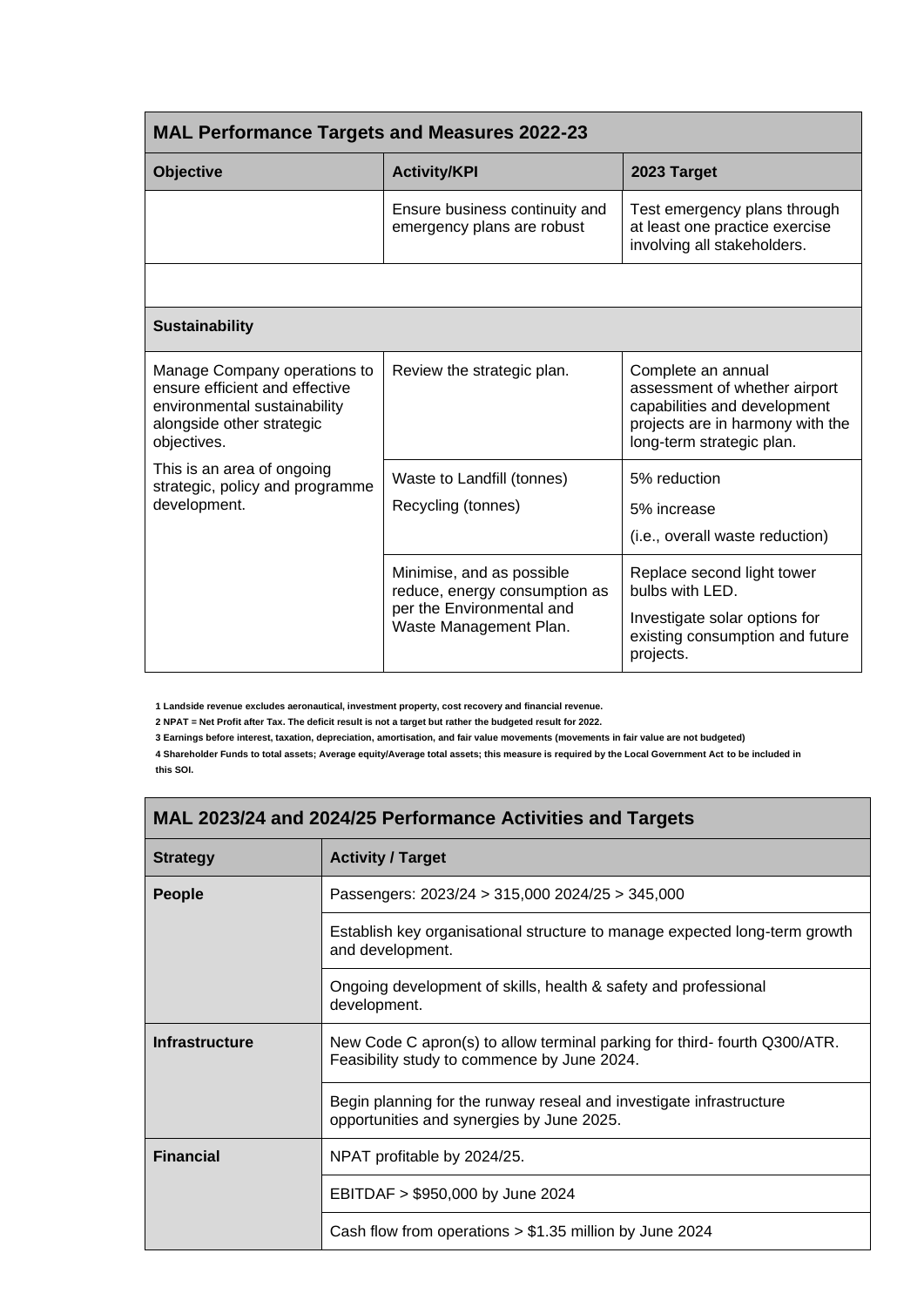| <b>Risk &amp; Compliance</b> | Safety management system implemented & operating effectively with no CAA<br>findings from audit, accidents, or incidents. |
|------------------------------|---------------------------------------------------------------------------------------------------------------------------|
|                              | Safety culture firmly embedded throughout company and airport tenants.                                                    |
|                              | Business continuity and emergency plans are robust even in the event of<br>unforeseen emergencies or natural disasters.   |
| <b>Sustainability</b>        | Continue to ensure that the direction of the company is aligned with the long-<br>term strategic plan.                    |
|                              | Influence and assist business partners to reduce their environmental<br>footprint.                                        |
|                              | Explore solar energy opportunities and comply with MAL environmental<br>policy.                                           |
|                              | Achieve further accreditations as part of the Airport Council International's<br>Airport Carbon Accreditation programme.  |
|                              | investigate voluntary adoption of Aotearoa New Zealand Climate Standards<br>as they are established by the XRB.           |

## **6. Statement of Accounting Policies**

The measurement and reporting of earnings and financial position are under the policies as contained in the 2020-21 Annual Report with updates as required to meet International Financial Reporting Standards. The 2020-21 Annual Report including the Statement of Accounting Policies is available on the company's website [www.marlboroughairport.co.nz.](http://www.marlboroughairport.co.nz/)

## **7. Dividend Distribution Policy**

Profit retention and the level of dividends to be paid will be recommended from year to year by the directors in accordance with results and circumstances prevailing, subject to solvency certification at the time. No distributions are planned for the period covered by this SOI.

### **8. Projected borrowings (based on latest budget)**

The underlying expectation is that the company will make a cash surplus every year. It is further expected that company debt will be repaid as funds allow.

The current level of projected debt is set out below:

2022 - \$6.0m

2023 - \$5.3m

2024 - \$4.5m

2025 - \$8.5m

## **9. Shareholder Equity (revised)**

- (a) The commercial value of the Shareholder's investment is nominally \$3.0 million based upon shareholders' funds forecast at June 2022 (\$3.3 million 2021 actual). From time to time the directors or the shareholder may request that an independent valuation of the shareholder's investment be undertaken. The manner and timing of this assessment will be determined by the purpose for which it is undertaken or by the terms of the request by the directors or shareholder.
- (b) The ratio of consolidated shareholder's equity to total assets will be maintained at no less than 30%. For the purposes of this ratio 'consolidated shareholder's equity' is total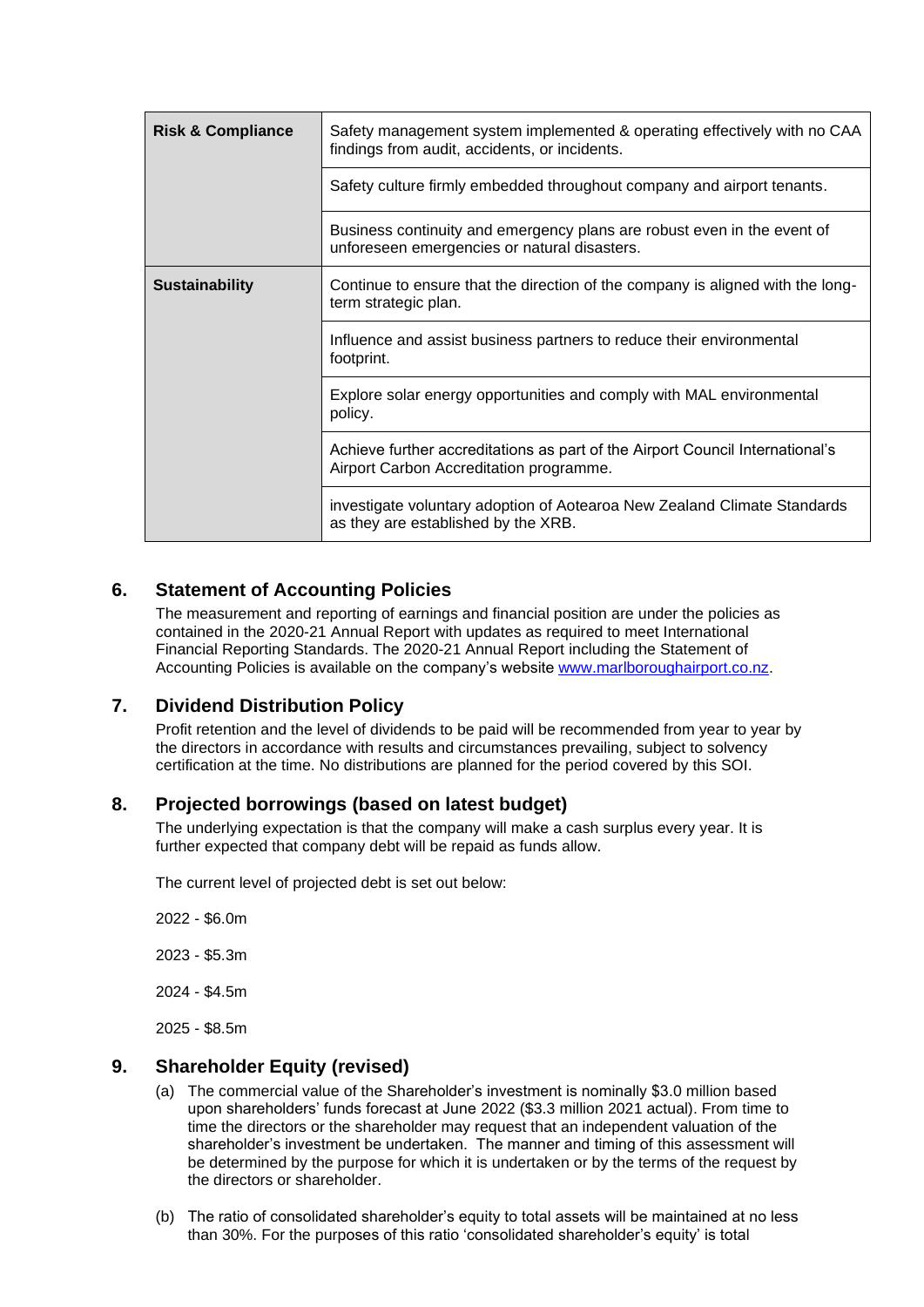shareholder funds inclusive of retained earnings and revaluation surplus, and 'total assets' are current assets plus net book value of fixed assets plus future tax benefit (if any).

#### **10. Information to be provided to Shareholder**

The company will provide interim six-monthly reports to its shareholder on the results of its trading.

The company will provide information which meets the requirements of the Companies Act 1993, the Financial Reporting Act 2013, the Local Government Act 2002 and in compliance with generally accepted accounting practice in New Zealand to enable the shareholder to make an informed assessment of the company's performance.

The company will make the following reports available to its shareholder:

- a) Annual Statement of Intent A Statement of Intent will be prepared in accordance with the Local Government Act 2002.
- b) Annual Report and Half Yearly Report The reports will be prepared in accordance with the Local Government Act 2002, the reporting requirements prescribed from time to time by the Companies Act 1993, the Financial Reporting Act 2013 and in compliance with generally accepted accounting practice in New Zealand. The annual report and half yearly report shall contain the following:
	- (i) Income Statement:
	- (ii) Statement of Comprehensive Income.
	- (iii) Statement of Financial Position.
	- (iv) Statement of Cash flows.
	- (v) Statement of Changes in Equity.
	- (vi) Report on Activities.

### **11. Procedure for Acquisition of Shares in any Company or Other Organisation**

All investment proposals for the acquisition of shares in the Company or other organisation will be considered in the first instance by the directors.

If any decision is contemplated to acquire assets, the value of which is more than 20% of the value of the Company's assets before the acquisition; that decision will be made only after the directors have obtained the approval of the shareholder.

#### **12. Procedure for the Disposition of Shares**

The Company will not dispose of any shares without the prior written approval of the shareholder.

### **13. Other Matters**

The Shareholder and directors agree that the above matters are the only ones to be covered in this Statement of Intent and that there are no additional matters to be included.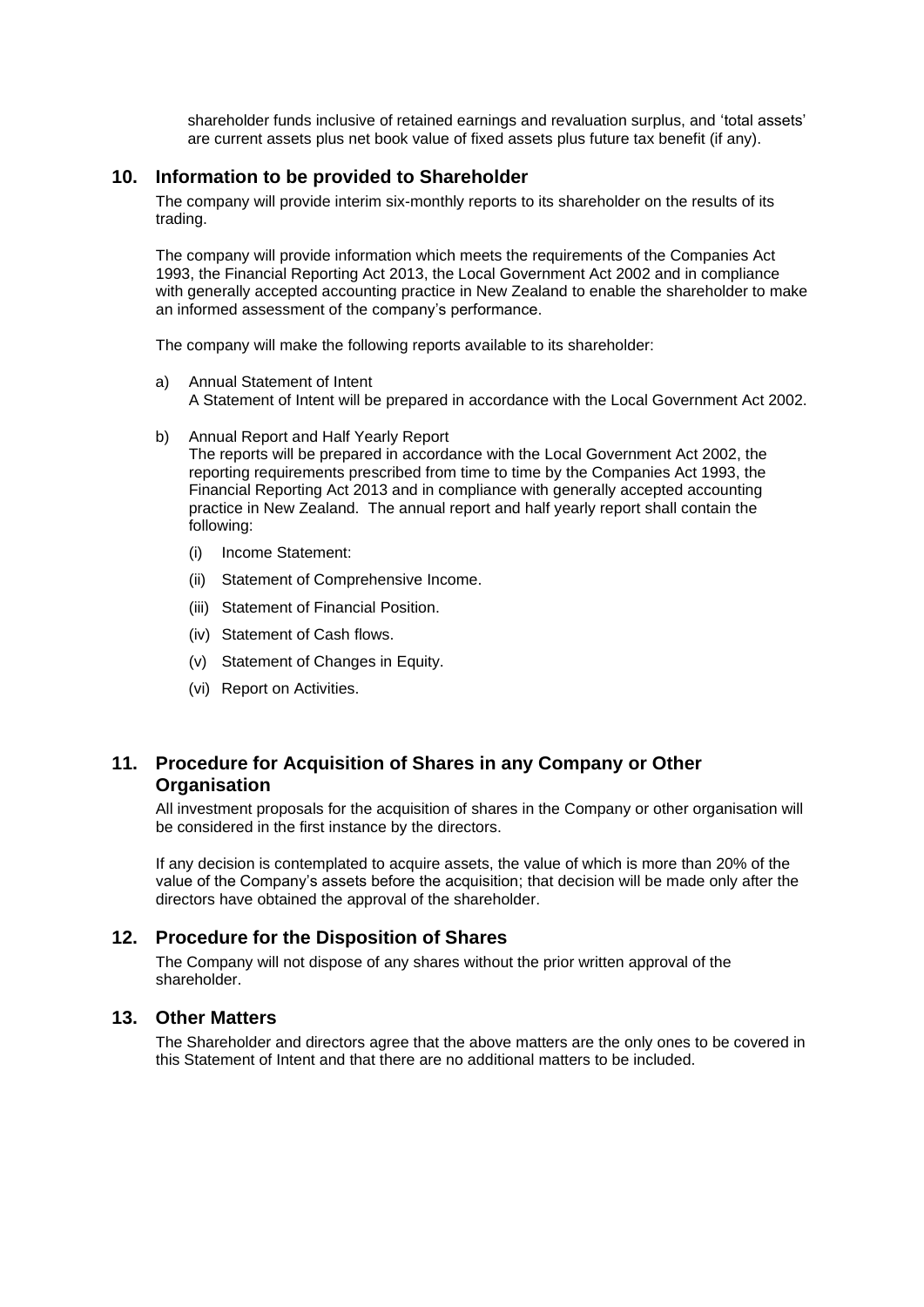## **Attachment 1:**

# **Prospective Summary Statement of Comprehensive Income**

## **Marlborough Airport Limited Budget for 2022-23 to 2024-25**

| <b>Income Statement</b>                       |       | <b>Actual Forecast</b> | <b>Budget</b> |       |                |
|-----------------------------------------------|-------|------------------------|---------------|-------|----------------|
| Year to 30 June:                              | 2021  | 2022                   | 2023          | 2024  | 2025           |
|                                               | \$000 | \$000                  | \$000         | \$000 | \$000          |
| <b>Income</b>                                 |       |                        |               |       |                |
| Aeronautical Income                           | 2,029 | 2,126                  | 2,987         | 3,339 | 3,585          |
| Non Aeronautical Inc - Rental                 | 368   | 392                    | 413           | 419   | 424            |
| Non Aeronautical Inc - Parking                | 466   | 496                    | 662           | 728   | 769            |
| Non Aeronautical Inc - Misc                   | 117   | 127                    | 120           | 124   | 127            |
| Investment Property Income                    | 44    | 44                     | 44            | 44    | 46             |
| Investment Property FV Gain                   | 55    |                        |               |       | $\overline{a}$ |
| <b>Financal Income</b>                        | 1     | 10                     | 6             | 7     | 2,178          |
| Gain on Swap Valuation                        | 84    | 58                     |               |       |                |
| <b>Total Income</b>                           | 3,165 | 3,253                  | 4,232         | 4,660 | 7,129          |
|                                               |       |                        |               |       |                |
| <b>Expenses</b>                               |       |                        |               |       |                |
| <b>Repairs &amp; Maintenance</b>              |       |                        |               |       |                |
| Airfield Expenses - R & M Runway Reseal       | 537   | 948                    | 977           | 1,006 | 1,036          |
| Airfield Expenses - R & M (all other)         | 478   | 222                    | 352           | 305   | 1,167          |
| Carpark Exp - R & M                           | 15    | 17                     | 68            | 20    | 21             |
| Terminal Exp - R & M                          | 36    | 45                     | 46            | 50    | 52             |
| Maintenance Contract                          | 42    | 65                     | 67            | 70    | 72             |
| Other - R & M                                 | 7     | 18                     | 6             | 6     | 6              |
| <b>Total Repairs &amp; Maintenance</b>        | 1,114 | 1,314                  | 1,514         | 1,458 | 2,354          |
| <b>Airport operations</b>                     |       |                        |               |       |                |
| Aeronautical Expense - Operations RFS         | 520   | 550                    | 550           | 550   | 550            |
| Aeronautical Expense - Operations (all other) | 66    | 56                     | 73            | 77    | 80             |
| Non Aeronautical Exp - Operations Licence     | 429   | 475                    | 488           | 635   | 699            |
| Non Aeronautical Exp - Operations (all other) | 493   | 572                    | 577           | 598   | 619            |
| <b>Strategic Planning</b>                     | -     |                        | 12            | 12    | 13             |
| <b>Total Operations</b>                       | 1,508 | 1,653                  | 1,700         | 1,872 | 1,960          |
|                                               |       |                        |               |       |                |
| <b>Other Expenses</b>                         |       |                        |               |       |                |
| <b>Employment Expenditure</b>                 | 344   | 386                    | 391           | 403   | 415            |
| <b>Financing Costs</b>                        | 88    | 91                     | 151           | 167   | 252            |
| <b>Total Other Expenses</b>                   | 432   | 477                    | 542           | 570   | 667            |
| Depreciation                                  | 717   | 716                    | 868           | 892   | 918            |
| <b>Total Expenses</b>                         | 3,772 | 4,160                  | 4,625         | 4,792 | 5,899          |
|                                               |       |                        |               |       |                |
| Net Profit / (Loss) before tax                | (607) | (907)                  | (393)         | (132) | 1,230          |
| <b>Tax Expense/(Credit)</b>                   | (152) | (221)                  | (63)          | 20    | 403            |
| Net Profit/(Loss) after Income Tax            | (455) | (686)                  | (330)         | (153) | 827            |
|                                               |       |                        |               |       |                |
| analysis                                      |       |                        |               |       |                |
| <b>NPAT</b> (excl fair value movements [F])   | (594) | (744)                  | (330)         | (153) | 827            |
| <b>EBITDAF</b>                                | 58    | (168)                  | 620           | 921   | 222            |
| <b>EBITDAF: Average Equity</b>                |       | $-6%$                  | 25%           | 41%   | 9%             |